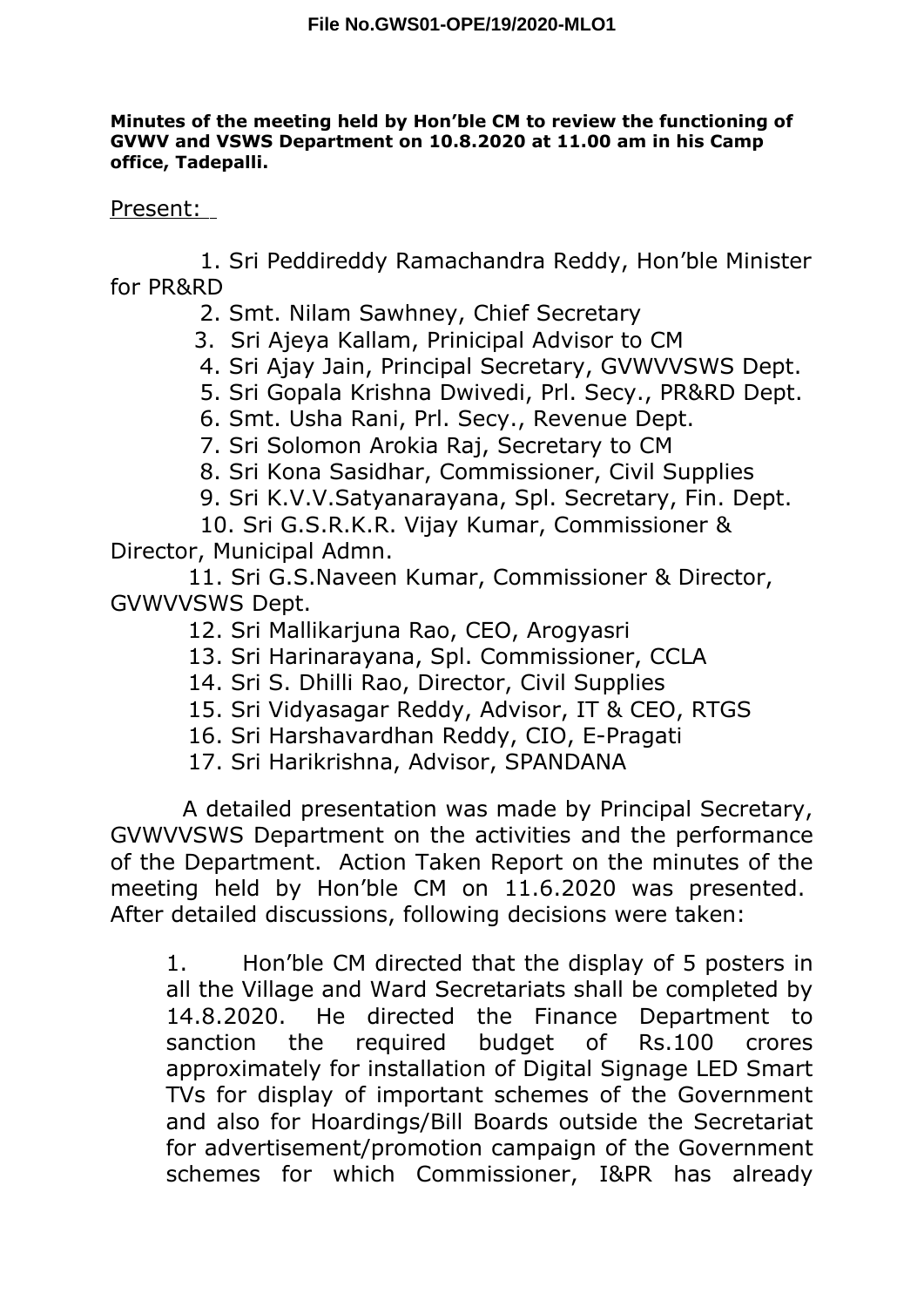invited RFP. Further, Hon'ble CM directed that the tender shall be finalized at the earliest and Digital Signage and the Hoardings shall be installed before end of October, 2020.

2. Hon'ble CM directed the Finance Department to sanction the required budget to MA&UD Department for construction of Ward Secretariat Buildings. Further he directed that the toilet provision shall also be made in the buildings for convenience of the employees and the citizens.

3. The status of the hardware in each Secretariat was reviewed. It was informed that except 1957 UPSs entire delivery of hardware has been completed. Hon'ble CM directed that UPSs shall also be installed in the remaining Secretariats by 22.8.2020. Further, he directed that Annual Maintenance Contract shall be entered into with the agencies for maintenance of the hardware and also the Digital Assistants in the Village and Ward Secretariats shall be imparted training for maintenance of hardware. It was informed that 512 Secretariats do not have internet facility, out of which 213 Secretariats have gone live today. For the remaining 299 Secretariats, the Department shall entrust the work to various agencies like AP Fibernet, GoogleX, DoT etc. and complete the work by October, 2020. Further, he directed the Tribal Welfare Department to sanction Rs.5 Cr to MD, Fibernet for taking up the work in 116 Village Secretariats. This should be inaugurated on 2.10.2020.

4. Recruitment: The recruitment of functionaries in Village and Ward Secretariats was reviewed. Hon'ble CM directed that the date of examination shall be finalized immediately and the exam conducted by 15.9.2020 so that the functionaries can be positioned in the first week of October, 2020. Hon'ble CM directed that JCs shall ensure that the vacant posts of Volunteers are filled up as and when they arise. Hon'ble CM further mentioned that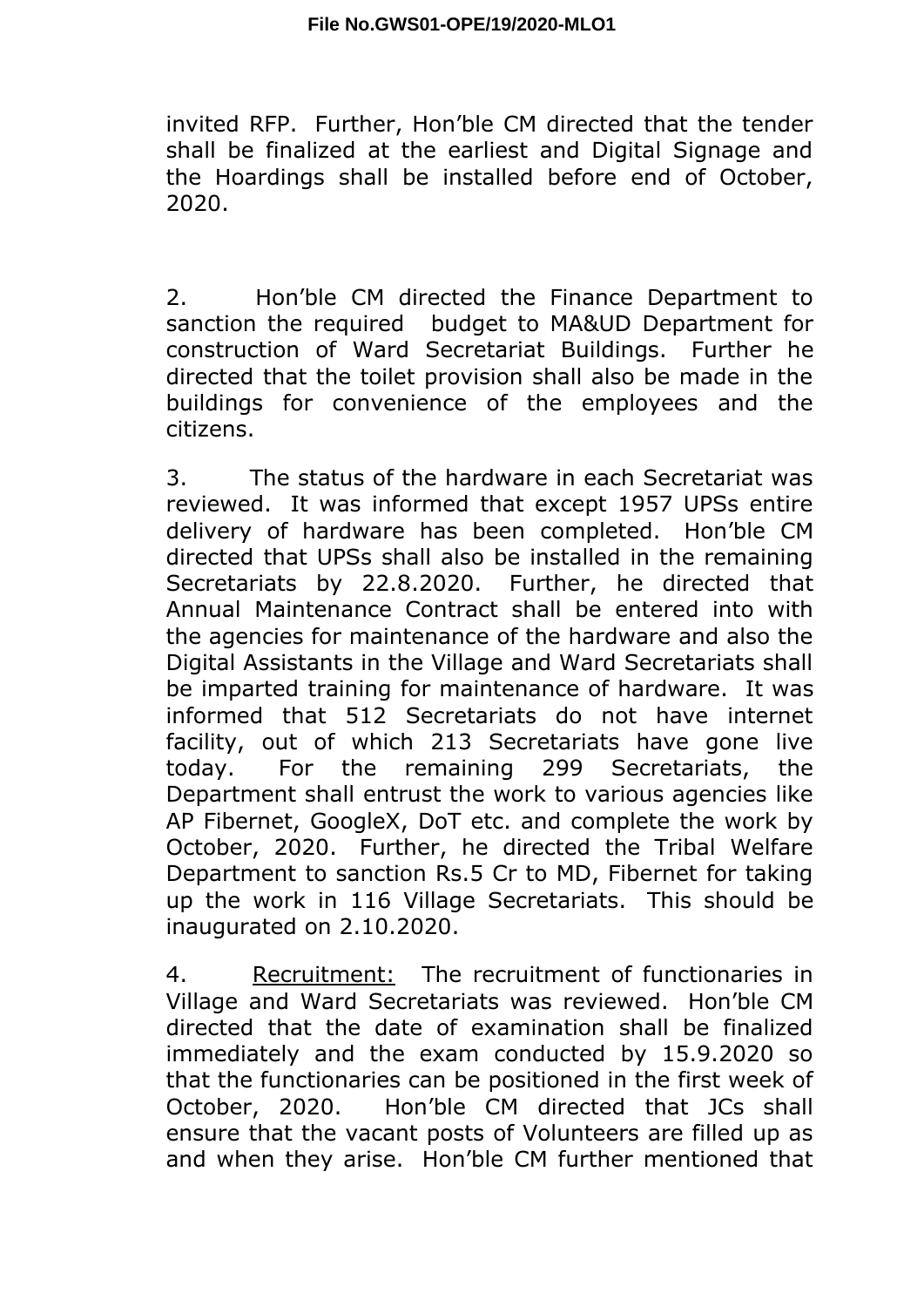Government is proposing to create Divisional Development Officers (DDOs) at the Division level who will supervise all the developmental activities including VSWS at the Division level and work under the control of JC (Dev), VSWS.

5. Similarly, regarding training, Hon'ble CM directed that training to the staff in Village and Ward Secretariats shall be conducted on a regular basis and assessment of the training shall also be done by conducting tests at the end of the training and if required re-training of some of the candidates may also be conducted.

6. It was informed by Principal Secretary, Revenue, that survey equipment has been provided to all the Village Surveyors and training has also started from 15.7.2020. Hon'ble CM directed the Revenue Department to prepare a comprehensive plan for cleaning of all the land records.

7. The delivery of services through GVWVVSWS Department was reviewed. Hon'ble CM directed that a system should be developed wherein automatic messages go to the JC/Collector/HoD/concerned Secretary regarding delivery of services through VSWS Department pertaining to their Department. The concerned JC and Collector of the district and HoD and Secretary of the concerned Department shall be aware about the delivery of services pertaining to their Department so that they can take action in case of any delay. This facility should be made operational by RTGS immediately. Similarly, the Call Center which has been made operational shall also escalate calls to the concerned JC and Collector of the district and also HoD and Secretary of the concerned Department in case there is delay in service delivery beyond SLA. Hon'ble CM directed RTG to place one Digital personal Assistant at the disposal of Secretary of concerned department to brief the secretary about the delivery of services of that department.

8. Hon'ble CM directed that Social Audit shall be conducted every month through the APSSAAT on various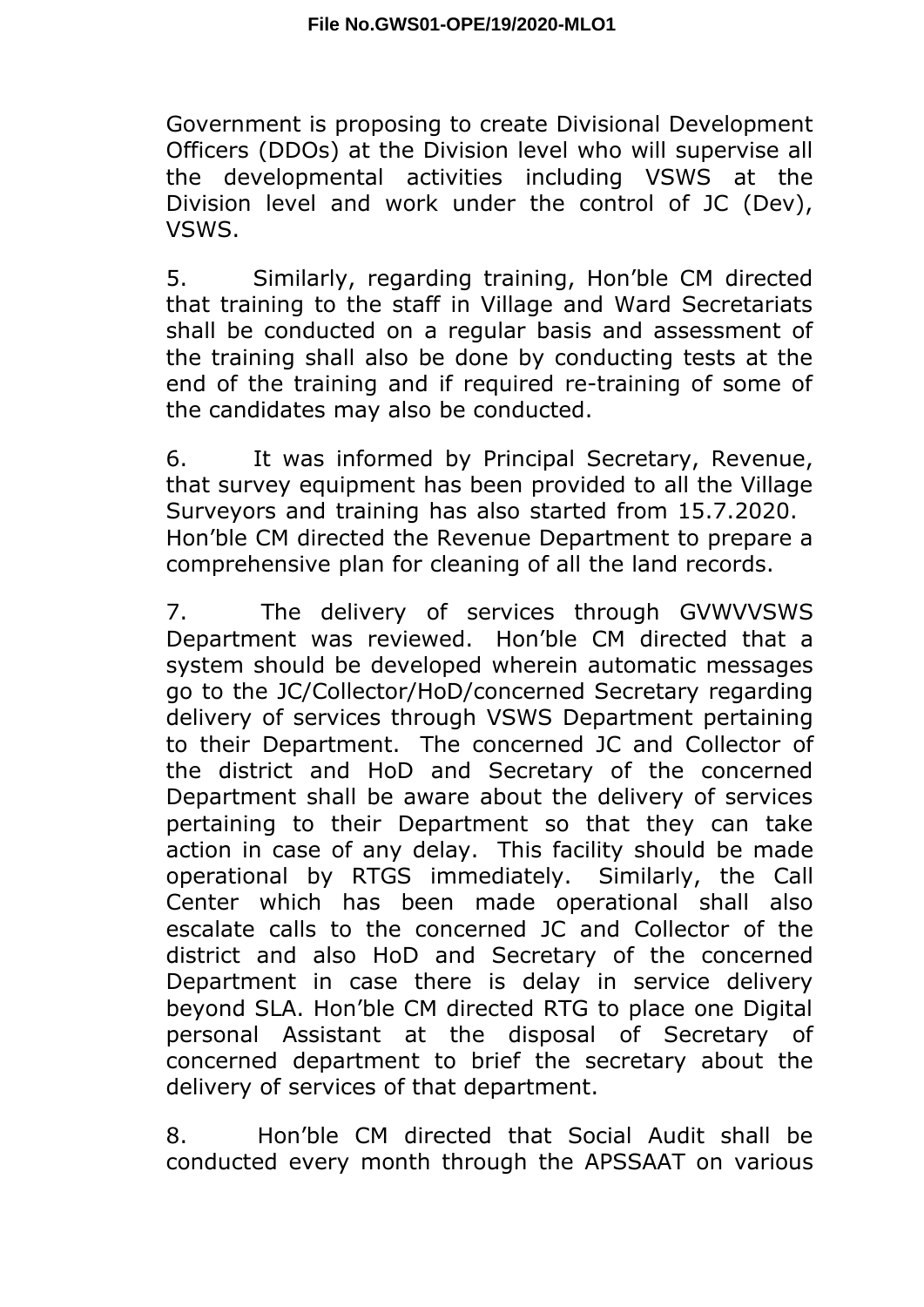welfare schemes. APSSAAT may recruit additional people for conducting social audit on all the welfare schemes. Social Audit shall also be conducted in all the Ward Secretariats also.

9. Hon'ble CM directed that the IT Vendor shall be selected at the earliest and GSWS 2.0 Dash Board shall be launched in November, 2020 by integration of all the Departments.

10. Hon'ble CM directed that the Department should take steps to ensure that the Village and Ward Secretariats become self-sufficient so that they can generate enough revenues to meet their recurring costs like Electricity and Water bills, maintenance of hardware, stationary, internet charges, etc. For this purpose the delivery of services through Village and Ward Secretariats shall be increased so that they can earn enough revenue to meet their expenditure.

11. Hon'ble CM directed that Aadhar Centers shall be established in all the Village and Ward Secretariats. Similarly, he agreed to the proposal of Post Master General, AP, to allocate branch post offices at Village and Ward Secretariats and directed the Department to finalize the proposal immediately.

12. He further directed that Registration offices shall be established in the Village and Ward Secretariats after completion of Pilot Project at Kaja Village.

13. Hon'ble CM directed that 100% inspection of Village and Ward Secretariats shall be completed by August, 2020.

14. It was informed to Hon'ble CM that rice cards printing has been made operational at all the Secretariats. Hon'ble CM directed the PR&RD Department and CEO, Arogyasri to examine the possibility of printing the Pension and Arogyasri Cards also at the Secretariat